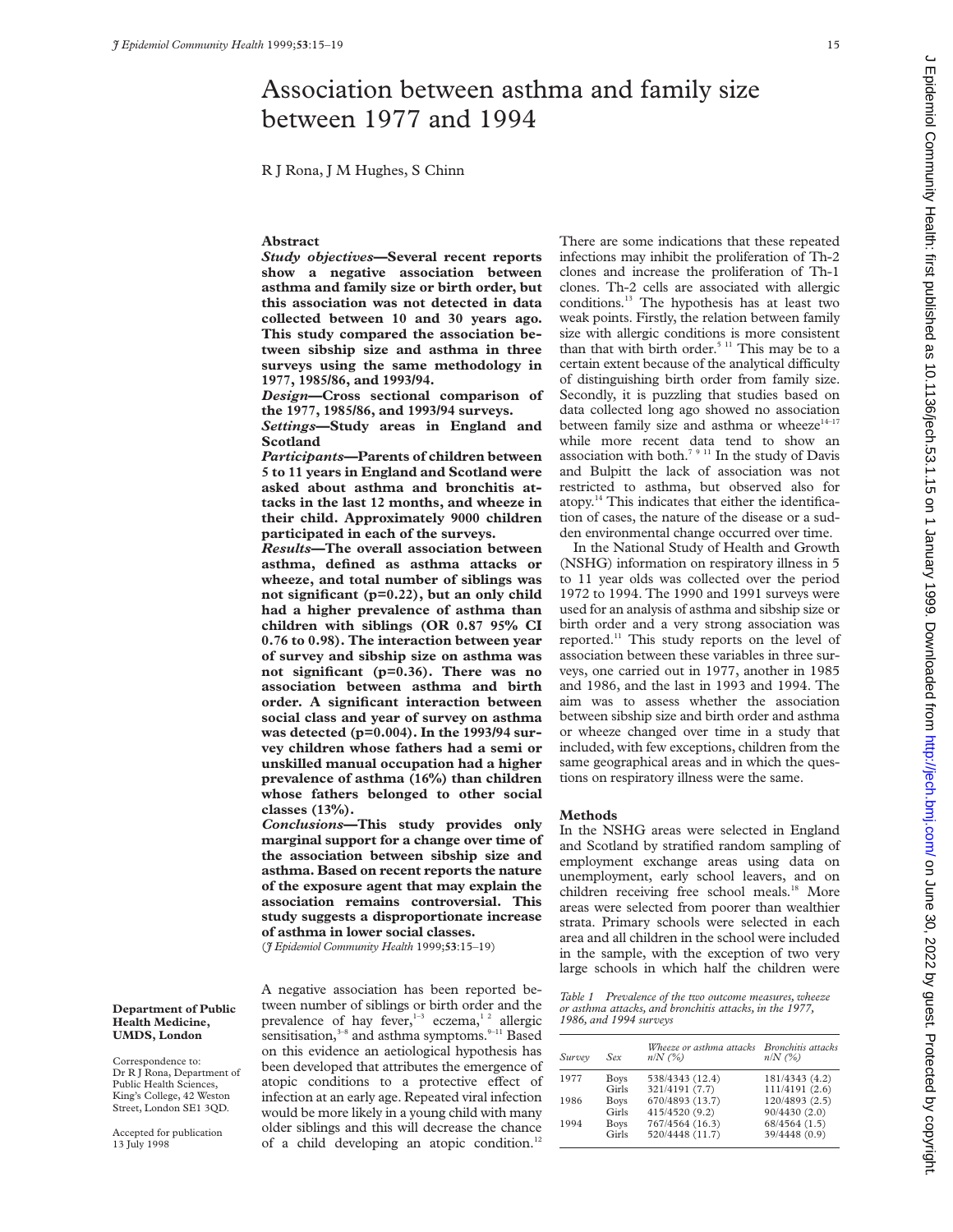*Table 2 Prevalence of asthma attacks or wheeze according to number of older and younger siblings (1977, 1986, and 1994 surveys)*

|                            | Number of older siblings |                  |                 |                 |                 |                   |
|----------------------------|--------------------------|------------------|-----------------|-----------------|-----------------|-------------------|
|                            | 0                        |                  |                 | 3 or more       | Unknown         | Total             |
| Number of younger siblings | $n/N$ $(\%)$             | $n/N$ $(\%)$     | $n/N$ $(\%)$    | $n/N$ $(\%)$    | $n/N$ $(\%)$    | $n/N$ $(\%)$      |
|                            | 304/2204 (13.8)          | 745/6065 (12.3)  | 297/2581 (11.5) | 181/1441(12.6)  | 55/467 (11.8)   | 1582/12758 (12.5) |
|                            | 715/6111(11.7)           | 298/2474 (12.0)  | 93/757 (12.3)   | 52/414(12.6)    | 55/375 (14.7)   | 1213/10131 (12.0) |
|                            | 199/1854 (10.7)          | 51/580(8.8)      | 19/199(9.5)     | 14/117(12.0)    | 12/108(11.1)    | 295/2858 (10.3)   |
| 3 or more                  | 48/445(10.8)             | 17/162 (10.5)    | 7/72(9.7)       | 4/35(11.4)      | 6/44(13.6)      | 82/758 (10.8)     |
| Unknown                    |                          | 9/50(18.0)       | 6/102(17.2)     | 26/151 (17.2)   | 18/150(12.0)    | 59/453(13.0)      |
| Total                      | 1266/10614 (11.9)        | 1120/9331 (12.0) | 422/3711 (11.4) | 277/2158 (12.8) | 146/1144 (12.8) |                   |

*Table 3 Asthma attacks or wheeze by family size, and child's sex and age (adjusted for all other factors in the table, father's social class, year or survey, and area of survey)*

|                             | Number     | $\%$ | OR (95% CI)      | p Value (all $OR = 1.00$ ) |
|-----------------------------|------------|------|------------------|----------------------------|
| Total number of siblings    |            |      |                  | $p = 0.22$                 |
| 0                           | 322/2320   | 13.9 | 1.00             |                            |
|                             | 1495/12514 | 12.0 | 0.88(0.77, 1.00) |                            |
| $\overline{c}$              | 823/7063   | 11.7 | 0.86(0.75, 0.99) |                            |
| 3 or more                   | 493/4355   | 11.3 | 0.84(0.72, 0.98) |                            |
| Unknown                     | 98/707     | 13.9 | 0.94(0.73, 1.20) |                            |
| <b>Sex</b>                  |            |      |                  | p < 0.001                  |
| <b>Boys</b>                 | 1975/13800 | 14.3 | 1.00             |                            |
| Girls                       | 1256/13159 | 9.5  | 0.63(0.58, 0.68) |                            |
| Age (for one year increase) | NA.        | NA   | 0.93(0.91, 0.95) | p < 0.001                  |

invited to participate. In each area we tried to recruit one school only, but if the school had less than 200 children an additional school was recruited. In some rural areas several small schools were invited to participate. The 1977, 1985/86, and 1993/4 surveys were selected for the current analysis to provide three surveys in which parents of all the children in the study answered the same questions on respiratory illness and separated by a maximum period of time. In the 1985/86 and 1993/94 surveys all English children and half of the Scottish children were surveyed in 1986 or 1994. As most children were surveyed in 1986 or 1994 these years will be used for identifying the surveys. The 1977 survey was used instead of earlier surveys because only parents of children previously in the study were asked the identical questions on child's respiratory illness before 1977.

Information on respiratory illness in the children was obtained from a self administered questionnaire usually completed by the mother. For the current analysis the following information was used: whether the child had experienced asthma attacks or bronchitis attacks in the last 12 months, in separate questions, and whether his or her chest ever sounded wheezy or whistling. In this study asthma attacks or wheeze ever was used as the definition of asthma. As the reported prevalence of bronchitis attacks has decreased over time further analysis was carried out adding bronchitis attacks to the definition of asthma.

The explanatory variables used in the analysis were child's age and sex, number of siblings, number of younger children, number of older children, father's social class based on occupation, and area in the study to adjust for the area characteristics associated with asthma. Father's social class was divided into four groups: nonmanual, skilled manual, semi or unskilled manual, and unknown social class. The unknown social class group included children whose parents did not answer the question or those in one parent families in which the mother was the head of the family. The questions did not change over the period of observation except that for participants in 1977 we asked about the number of younger children, older children, and total number of children in the family while in the other surveys we asked only about number of older children and total number of children in the family. Only children with no information on the respiratory illness questions described above, unknown sex or age were omitted in the analysis. A "not known" category was included for the other independent variables in the analysis.

In the main analysis logistic regressions were carried out separately for total number of siblings, number of older, and number of younger siblings for each survey and in an analysis including data from all three surveys (1977, 1986, and 1994). The main purpose of the combined analysis was to assess whether there was a statistically significant interaction between year of survey and number of siblings on asthma. The dependent variable was dichotomised into two groups, those children with asthma attacks or wheeze (asthma group) and the rest. The analysis was repeated dichotomising the dependent variable into the groups

*Table 4 Prevalence and odds ratios of asthma attacks or wheeze by total number of siblings and father's social class in the 1977, 1986, and 1994 surveys (adjusted for each factor in the table, child's age and sex, and geographical area)*

|                           | 1977 survey |                  | 1986 survey |                  | 1994 survey |                  |
|---------------------------|-------------|------------------|-------------|------------------|-------------|------------------|
|                           | $\%$ (n)    | OR (95% CI)      | $\%$ $(n)$  | OR (95% CI)      | $\%$ $(n)$  | OR (95% CI)      |
| Total siblings            |             | $p = 0.70$       |             | $p = 0.20$       |             | $p = 0.15$       |
|                           | 10.4(704)   | 1.00             | 13.7 (842)  | 1.00             | 17.3(774)   | 1.00             |
|                           | 10.0(3867)  | 0.99(0.76, 1.30) | 11.6 (4643) | 0.87(0.70, 1.08) | 14.3 (4004) | 0.83(0.67, 1.02) |
| $\mathfrak{D}$            | 10.3(2220)  | 1.07(0.81, 1.42) | 10.6 (2473) | 0.81(0.63, 1.02) | 14.0 (2370) | 0.80(0.64, 1.00) |
| 3 or more                 | 9.5(1589)   | 0.99(0.73, 1.34) | 11.0(1257)  | 0.84(0.66, 1.13) | 13.5 (1509) | 0.77(0.61, 0.98) |
| Unknown                   | 13.0(154)   | 1.37(0.80, 2.34) | 16.7 (198)  | 1.21(0.80, 1.89) | 12.7(355)   | 0.67(0.47, 0.97) |
| Father's occupation       |             | $p = 0.0050$     |             | $p = 0.0002$     |             | $p = 0.0031$     |
| Non-manual                | 10.7(2140)  | 1.00             | 10.7(3250)  | 1.00             | 12.5(2710)  | 1.00             |
| Skilled manual            | 8.5 (2930)  | 0.79(0.65, 0.96) | 11.0(3263)  | 1.09(0.93, 1.29) | 13.8 (2756) | 1.13(0.96, 1.32) |
| Semi and unskilled manual | 11.8(1265)  | 1.15(0.91, 1.44) | 11.4 (1338) | 1.11(0.94, 1.44) | 16.4 (1254) | 1.38(1.12, 1.66) |
| Unknown                   | 10.5(2196)  | 0.99(0.81, 1.21) | 14.7 (1562) | 1.52(1.26, 1.85) | 15.9 (2292) | 1.30(1.10, 1.54) |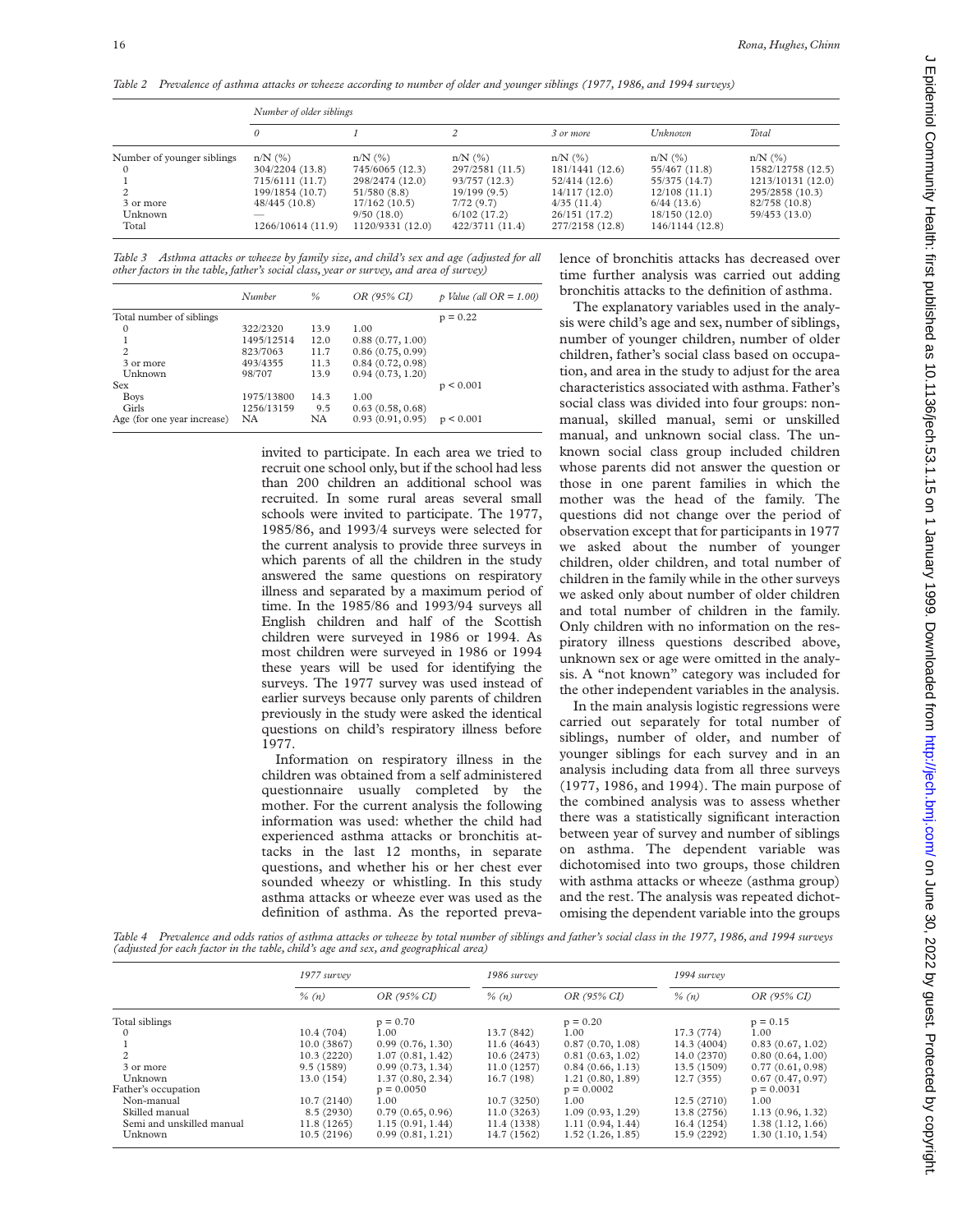either with asthma attacks, bronchitis attacks or wheeze, or none of these.

#### **Results**

Altogether 26 959 (90%) children were included in the analysis out of an eligible sample of 29 946. Of these 8534 participated in 1977, 9413 in 1986, and 9012 in 1994.

Wheeze or asthma attacks was more prevalent in boys than girls and its prevalence increased over time (table 1). Bronchitis attacks was also more prevalent in boys than girls, but its prevalence has decreased over time in both sexes. There was an inconsistent small decrease in the prevalence of children with asthma attacks or wheeze by number of younger siblings (table 2). There was no indication that asthma was related to number of older siblings*.* The overall association between total number of siblings and the prevalence of asthma in the total sample was not statistically significant (p=0.22) (table 3). The trend adjusted for sex, age, year of survey, area, and social class, was only marginally significant (p=0.052), and odds ratio (OR) per sib 0.96 (95%CI 0.92 to 1.00). However, this model did not fit as well as the contrast of asthma with at least one sibling in comparison with asthma in families with an only child (adjusted OR 0.87, 95% CI 0.76 to 0.98). Birth order was unrelated to asthma in the total sample and in each of the surveys (not shown).

Table 3 shows the prevalence and ORs for asthma by number of siblings, child's age and sex adjusted for area, year of survey, and father's social class. The interaction of year of survey and number of siblings on asthma was not statistically significant (p=0.36). Child's age and sex were highly significantly associated with asthma (p<0.001). The odds for asthma were higher in boys, for younger age groups, and in more recent than older surveys (1986 greater than 1977 and 1994 greater than 1986). The interaction of father's social class and year of survey was significantly associated with asthma (p=0.004). There was an overall

KEY POINTS

- Recent research, but not that over 15 years ago, suggested a negative association between number of siblings and clinical atopy.
- $\bullet$  Using the same methodology we assessed the association of asthma with family size and social class over 18 years.
- x Asthma and family size were not associated in the 1977 and 1986 surveys, but they were marginally so in 1994.
- Asthma has become more prevalent in children from lower social classes.
- Changes in risk factors of asthma over time should be taken into account in the search for new explanations of aetiology.

increase of asthma, but with a greater increase in the semi and unskilled social classes in the 1994 survey to a prevalence of 16.4% in comparison with 12.5% in non-manual social classes (table 4). There was also an increase in the prevalence of asthma in the unknown social class in the 1986 and 1994 surveys in comparison with the 1977 survey. Asthma was more prevalent in the skilled manual class in the 1986 and 1994 surveys (12.2%) than in the 1977 survey (8.5%).

Although the overall interaction of year of survey and number of siblings was not significant (p=0.36) the ORs of asthma by family size showed some change over the period of observation (table 3). The association between these variables was not significant in any of the three surveys, but some categories, especially in the 1994 survey, were significant in comparison with the reference group. The adjusted OR for asthma in children with any siblings compared with none in 1986 and 1994 decreased by a factor of 0.82 (95% CI 0.61 to 1.11) over that in 1977. For number of siblings the odds of asthma was the highest in families with one child in 1986 and 1994 but not in 1977. Age and sex are

*Table 5 Father's social class distribution by family size in the 1977, 1986, and 1994 surveys*

|                | Father's social class |                      |                          |                    |  |  |  |
|----------------|-----------------------|----------------------|--------------------------|--------------------|--|--|--|
|                | Non-manual $n$ (%)    | Skilled manual n (%) | Semi and unskilled n (%) | Unknown $n$ $(\%)$ |  |  |  |
| 1977 survey    |                       |                      |                          |                    |  |  |  |
| No of siblings |                       |                      |                          |                    |  |  |  |
| $\mathbf{0}$   | 157(7.3)              | 210(7.2)             | 101(8.0)                 | 235(10.7)          |  |  |  |
|                | 1103(51.5)            | 1353 (46.2)          | 510 (40.3)               | 900(41.0)          |  |  |  |
| $\overline{2}$ | 591 (27.6)            | 744 (25.4)           | 333 (26.3)               | 552 (25.1)         |  |  |  |
| 3 or more      | 262 (12.2)            | 577 (19.7)           | 300 (23.7)               | 449 (20.5)         |  |  |  |
| Unknown        | 27(1.3)               | 46(1.6)              | 21(1.7)                  | 60(2.7)            |  |  |  |
| Total          | 2140                  | 2930                 | 1265                     | 2196               |  |  |  |
| 1986 survey    |                       |                      |                          |                    |  |  |  |
| No of siblings |                       |                      |                          |                    |  |  |  |
| $\mathbf{0}$   | 211(6.5)              | 264(8.1)             | 110(8.2)                 | 257(16.5)          |  |  |  |
| 1              | 1742 (53.6)           | 1673(51.3)           | 590 (44.1)               | 638 (40.9)         |  |  |  |
| $\overline{c}$ | 898 (27.6)            | 868 (26.6)           | 336 (25.1)               | 371 (23.8)         |  |  |  |
| 3 or more      | 357 (11.0)            | 404 (12.4)           | 262(19.6)                | 234 (15.0)         |  |  |  |
| Unknown        | 42(1.3)               | 54 (1.7)             | 40(3.0)                  | 62(4.0)            |  |  |  |
| Total          | 3250                  | 3263                 | 1338                     | 1562               |  |  |  |
| 1994 survey    |                       |                      |                          |                    |  |  |  |
| No of siblings |                       |                      |                          |                    |  |  |  |
| $\Omega$       | 162(6.0)              | 201(7.3)             | 83 (6.6)                 | 328 (14.3)         |  |  |  |
|                | 1389 (51.3)           | 1268(46.0)           | 539 (43.0)               | 808 (35.3)         |  |  |  |
| $\overline{c}$ | 710 (26.2)            | 758 (27.5)           | 331 (26.4)               | 571 (24.9)         |  |  |  |
| 3 or more      | 373 (13.8)            | 443(16.1)            | 243 (19.4)               | 450 (19.6)         |  |  |  |
| Unknown        | 76 (2.8)              | 86(3.1)              | 58 (4.6)                 | 135(5.9)           |  |  |  |
| Total          | 2710                  | 2756                 | 1254                     | 2292               |  |  |  |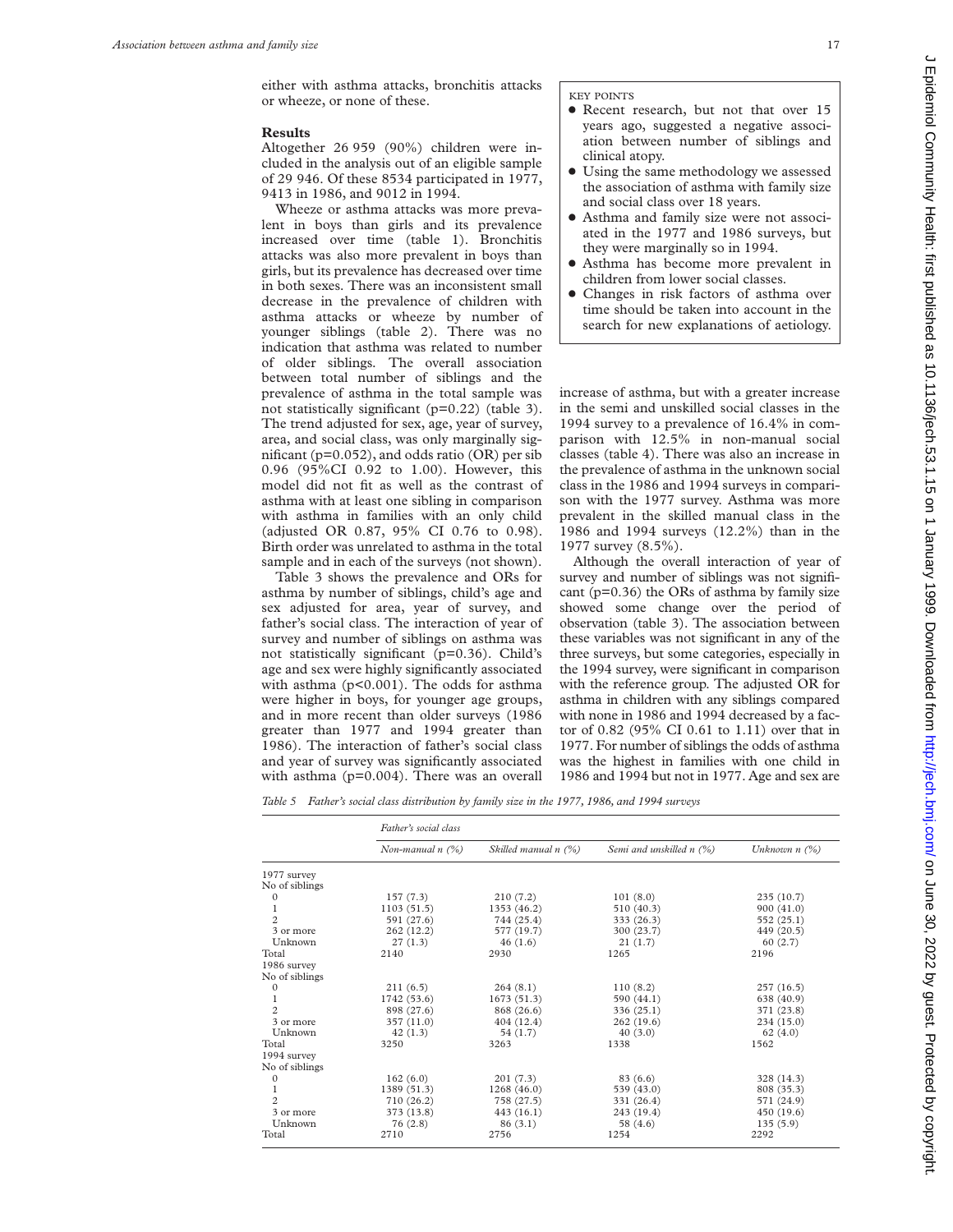not shown because they did not change their level of association over time.

In Table 5 the distribution of fathers social class is shown by sibship size in the three surveys as these are the two variables of interest in the analysis shown above. Children with one other sibling in the family were more frequent in families in which the father had a nonmanual occupation and was less frequent in families in which the father had a semi or unskilled occupation while the frequency of those with a father with a skilled manual occupation was intermediate. The opposite trend was observed in families in which the participating child had three or more siblings. These distributions did not change over time.

The analyses were repeated with a dependent variable in which children with bronchitis attacks were added to the group with asthma, but the analyses did not identify any difference in relation to the analysis shown in table 4.

### **Discussion**

This study is the first to assess the evolution of the relation between asthma prevalence and family size over time (17 years). An overall association between family size and asthma has not been confirmed in the total sample of the three surveys, nor were the variables significantly associated at the conventional statistical level (p<0.05) in any of the three surveys individually. However, the prevalences and ORs showed that an only child had a higher prevalence of asthma than children with siblings in the 1993/94 surveys and to a lesser extent in the 1985/86, but this characteristic was not apparent in the 1977 survey, although the interaction was not statistically significant. The confidence intervals for the OR for the interaction between the latter two surveys and the first with this contrast were wide, but taken in conjunction with other studies this may provide some support to a change in the relation over time. The association between sibship size and asthma differs from the results reported for the 1990–1991 survey, which showed a highly significant decreasing prevalence of asthma with increasing number of siblings in the family.<sup>11</sup> The previous evidence in the literature shows that atopic conditions were negatively associated with number of siblings and none showed the association to be related to a family size threshold. $1-11$  The association between asthma and number of siblings was not changed by the inclusion of children with bronchitis attacks. Thus diagnostic labelling did not affect the association between asthma and number of siblings. Birth order was not associated with asthma in this analysis, but it was associated in our previous analysis, although the strength was less than for sibship size. $11$ 

The hypothesis that a decrease in repeated viral infection is an explanation for the negative relation between birth order and an atopic condition has been suggested mainly for hay fever, sensitisation, and eczema.<sup>12</sup> No similar association was reported for asthma using the same data as for eczema and hay fever (the 1958 and 1970 birth cohort studies).<sup>17 19</sup> Although the authors restricted their analysis

to birth order and did not include family size in the analysis, a previous account of the 1958 cohort reported no association between family size and asthma in 7 and 11 year olds.<sup>16</sup> The association between family size and asthma in recent publications comes from studies in New Zealand,<sup>9</sup> the US,<sup>10</sup> and Britain,<sup>711</sup> but this association was not detected in a Finnish study based on twins.<sup>20</sup> As the studies recently reporting an association included children $9-1$ and young adults <sup>7</sup> it is more plausible to suggest that, if the association is confirmed, the changes in the relation between sibship size and asthma are related to a period effect rather than a cohort effect. This interpretation of the evidence would make less likely, as an explanation of the association between asthma and number of siblings, the hypothesis that repeated infection in early life would protect the person from asthma later on. More probable candidates to explain the association are changes in the perception of wheeze in the population or the universal exposure to a new environmental agent. There are many factors that may have been widely introduced to the population, for example a decrease in physical activity, an increase in obesity, changes in food intake or air pollution. It is unclear how any of these factors would have affected susceptibility to asthma by family size or birth order, although some evidence exists that obesity is related to asthma.<sup>21</sup> There is still the possibility that the infection theory has a role in relation to the other atopic conditions, but Strachan states that epidemiological evidence relating early infection to subsequent development of allergy is currently far from convincing. $12$ 

The association of asthma with sex<sup>10 11 14 17 20</sup> and age<sup>10 11 22</sup> is consistent with other studies in children. Our finding that the association between asthma and social class has been changing over time has not been reported before. In the most recent survey in our analysis the prevalence of asthma is higher in lower social classes. Analyses based on the 1958 birth cohort do not show an association between asthma and social class, $16$   $22$  but in the 1970 birth cohort asthma prevalence was higher in the semi and unskilled manual classes and the managerial social class.<sup>17</sup> Wheeze has been found more prevalent in children whose fathers are in unskilled social class in two large studies.<sup>23</sup> <sup>24</sup> Whincup and colleagues showed the association between wheeze most days and social class to be similar in 1966 and 1990. $22$ The differences between the two studies may be because of our use of a composite definition of asthma that included several symptoms while Whincup and colleagues based their analysis on wheeze most days only. In the US it has been reported that asthma is more prevalent in children living in extreme poverty,<sup>25</sup> but this finding has not been confirmed by other researchers.<sup>10</sup> There are several studies that indicate that extreme poverty or lower social class are risk factors for asthma. In these studies it is important to distinguish between surveys in the community and hospital admissions. There is little doubt that poverty is positively associated with